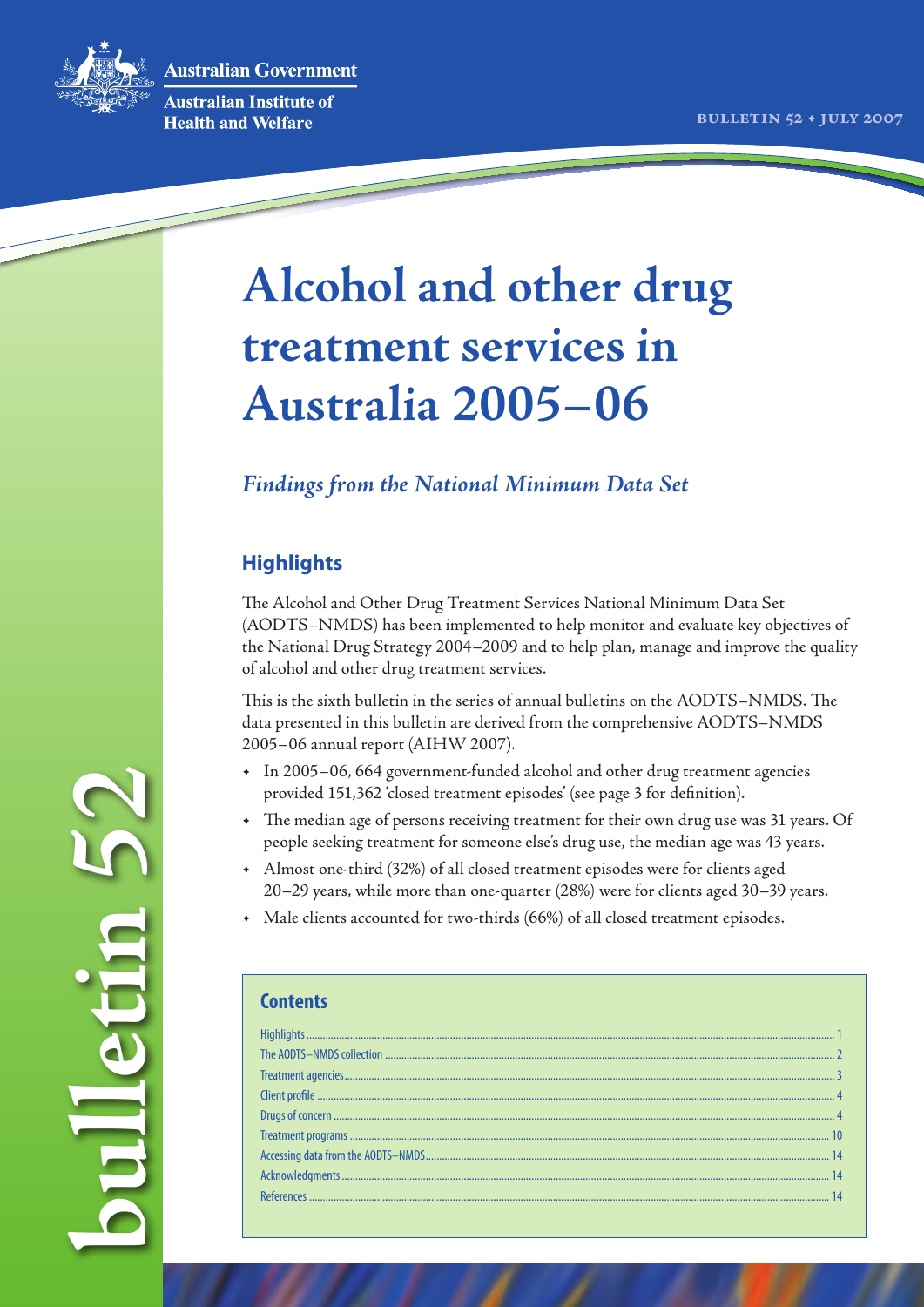• One in ten (10%) closed treatment episodes involved clients who identified as being of Aboriginal and/or Torres Strait Islander origin.

- Overall, alcohol was the most common principal drug of concern reported in closed treatment episodes (39%), followed by cannabis (25%), opioids (17%, with heroin accounting for 14%) and amphetamines (11%).
- When all drugs of concern are considered (i.e. principal and all other drugs of concern), more than half (54%) of all episodes included alcohol as a drug of concern, while 46% of episodes included cannabis as a drug of concern.
- Overall, counselling was the most common form of main treatment provided (38% of treatment episodes), followed by withdrawal management (detoxification) (17%) and assessment only (15%).
- Where the main treatment type was counselling, withdrawal management (detoxification), assessment only or rehabilitation, alcohol accounted for the greatest proportion of episodes (45%, 43%, 45% and 42% respectively). In contrast, where the main treatment type was information and education only or support and case management only, cannabis accounted for the highest proportion of episodes (61% and 32% respectively).

# **The AODTS–NMDS collection**

The AODTS–NMDS is a nationally agreed set of common data items collected by government-funded service providers, collated by relevant health authorities and compiled into a national data set by the Australian Institute of Health and Welfare (AIHW). The collection provides information on the demographics of clients who use these services, the drugs of concern nominated by clients, the treatment they receive, and administrative information about the agencies that provide alcohol and other drug treatment.

#### **Agencies and clients in scope**

The agencies and clients that were included in the 2005–06 AODTS–NMDS collection are as follows:

- All publicly funded (at state, territory and/or Australian Government level) government and non-government agencies that provide one or more specialist alcohol and/or other drug treatment services.
- All clients who had completed one or more treatment episodes at an alcohol and other drug treatment service that was in scope during the relevant reporting period (1 July 2005 to 30 June 2006).

There is a diverse range of alcohol and other drug treatment services in Australia and not all of these are in scope of the AODTS–NMDS. For a list of clients and agencies excluded from the AODTS–NMDS, see Section 1.3 of the AODTS–NMDS 2005–06 annual report (AIHW 2007).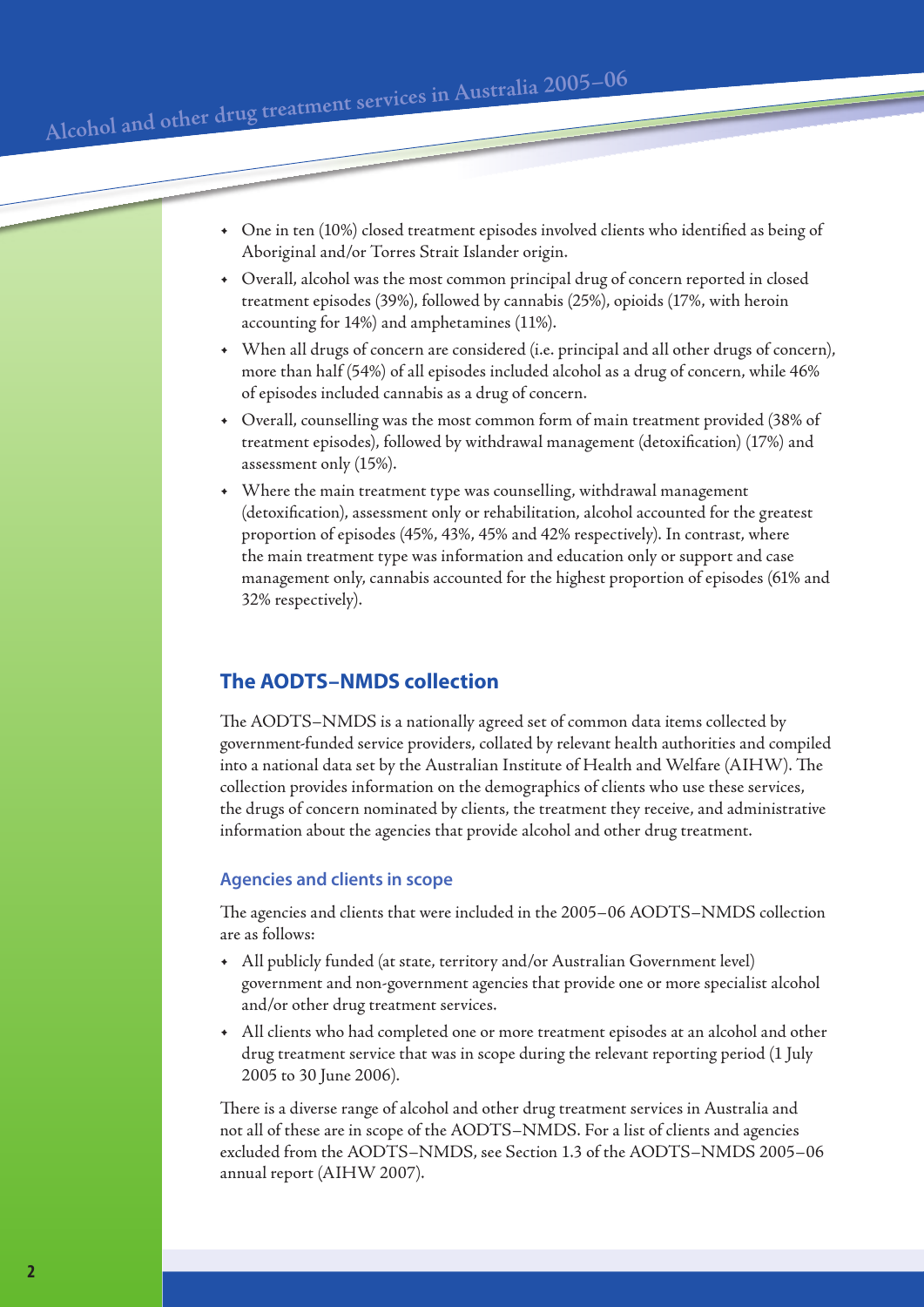#### **Closed treatment episodes**

The analysis in this bulletin is based on 'closed treatment episodes'. A closed treatment episode refers to a period of contact, with defined start and end dates, between a client and a treatment agency.

It is important to note that the number of closed treatment episodes captured in the AODTS–NMDS collection does not equate to the total number of persons in Australia receiving treatment for alcohol and other drug use. It is possible that more than one treatment episode may be in progress for a client at any one time.

#### **Caveats**

Readers should be aware of the following data completeness issues for the 2005–06 collection:

- The total number of closed treatment episodes for Queensland may be undercounted due to the exclusion of a number of publicly funded non-government agencies. Furthermore, non-government agencies that provide services to clients under the Illicit Drug Diversion Initiative (IDDI) only supply data on these clients.
- The total number of closed treatment episodes in Tasmania may be undercounted because two agencies only supplied data for clients receiving treatment under the IDDI.
- The number of Aboriginal and Torres Strait Islander clients may be undercounted since the majority of Australian Government-funded Aboriginal and Torres Strait Islander substance use services or primary health care services that provide treatment for alcohol and other drug problems do not supply data to the AODTS–NMDS.
- Reported numbers do not include agencies delivering pharmacotherapy services where their sole activity is to prescribe and/or dose for opioid pharmacotherapy treatment.

For more details on data completeness issues in 2005–06, see Section 1.5 of the AODTS–NMDS 2005–06 annual report (AIHW 2007).

# **Treatment agencies**

- A national total of 664 government-funded alcohol and other drug treatment agencies supplied data for 2005–06, with the largest proportion of agencies located in New South Wales (43%), Victoria (21%) and Queensland (17%).
- The majority (57%) of agencies identified as being non-government providers.
- Treatment agencies were most likely to be located in major cities (56%) and inner regional areas (26%).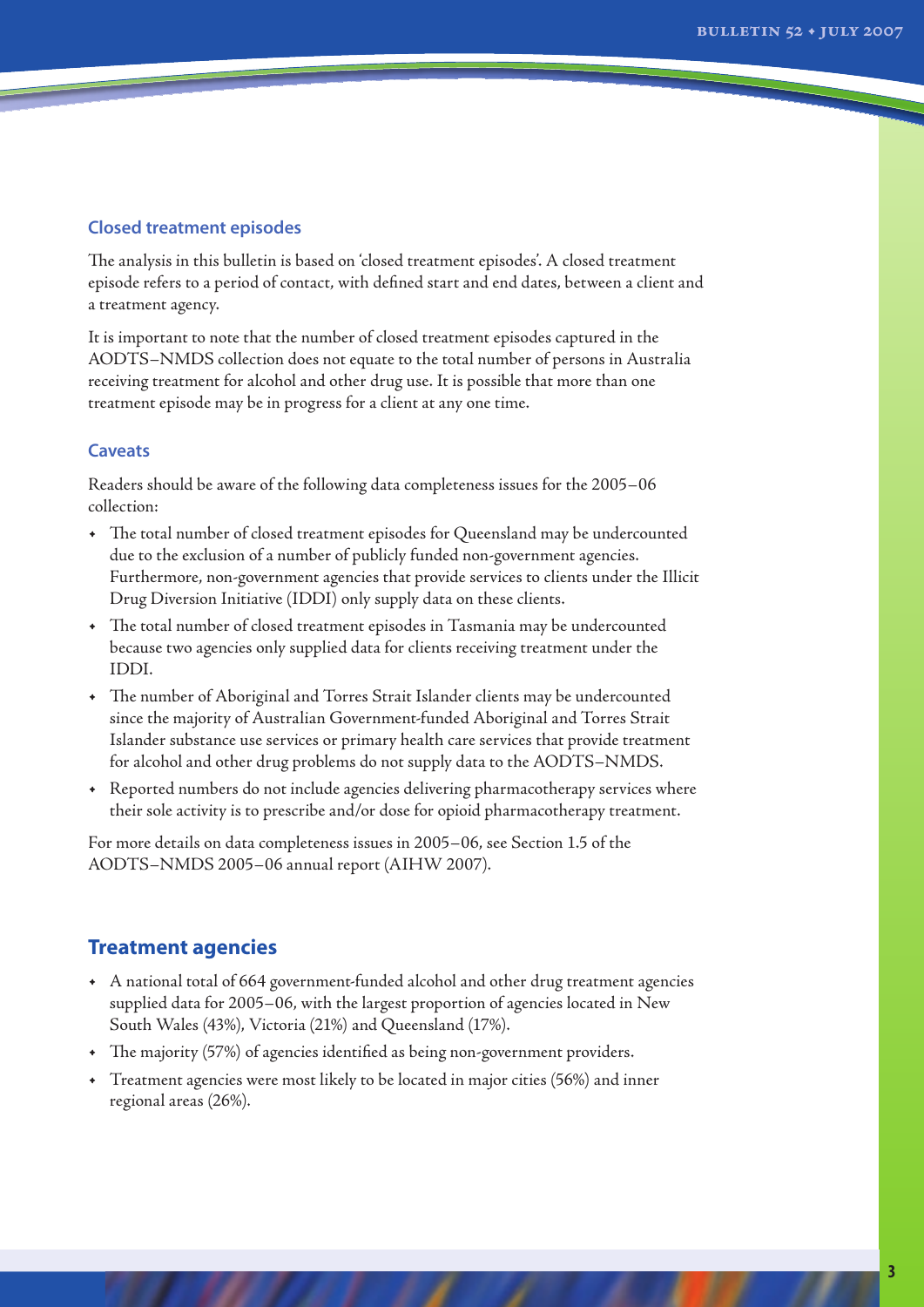# **Client profile**

- There were 151,362 closed treatment episodes reported in the 2005–06 AODTS–NMDS collection.
- Ninety-six per cent (or 144,963 episodes) involved clients seeking treatment for their own alcohol or other drug use. The remaining 4% (or 6,399 episodes) involved clients seeking treatment for someone else's alcohol or other drug use.
- The median age of persons receiving treatment for their own drug use was 31 years. Of people seeking treatment for someone else's drug use, the median age was 43 years.
- Almost one-third (32%) of all closed treatment episodes were for persons aged 20–29 years, while more than one-quarter (28%) were for persons aged 30–39 years. The age distribution of persons receiving treatment in 2005–06 is almost identical to that of previous years.
- Male clients accounted for two-thirds (66%) of all closed treatment episodes, which has been the case since 2001–02.
- Female clients accounted for the majority (71% or 4,510 of 6,399) of treatment episodes for someone else's drug use.
- Ten per cent (or 15,070 episodes) involved clients who identified as being of Aboriginal and/or Torres Strait Islander origin, which is higher than the overall proportion of Aboriginal and Torres Strait Islander peoples, aged 10 years and over, in the Australian population (2.1%; ABS 2004). This figure, however, should be interpreted with caution due to the fact that the majority of Australian Government-funded Aboriginal and Torres Strait Islander substance use services or primary health care services are not included in the AODTS–NMDS collection.
- The majority (86%) of treatment episodes were for clients born in Australia and 95% of treatment episodes were for clients whose preferred language was English.

# **Drugs of concern**

This section of the bulletin reports only on the 144,963 closed treatment episodes where clients were seeking treatment for their own alcohol or other drug use.

#### **Principal drug of concern**

The principal drug of concern refers to the main substance that the client states led them to seek treatment from the alcohol and other drug treatment agency.

• Nationally in 2005–06, alcohol was the most common principal drug of concern reported in closed treatment episodes (39%), followed by cannabis (25%), opioids (17%, with heroin accounting for 14%)<sup>1</sup> and amphetamines (11%) (Table 1).

<sup>1</sup> The AODTS–NMDS collection excludes agencies whose sole purpose is to prescribe and/or dose for methadone or other opioid pharmacotherapies. Therefore, the collection excludes many clients receiving treatment for opioid use.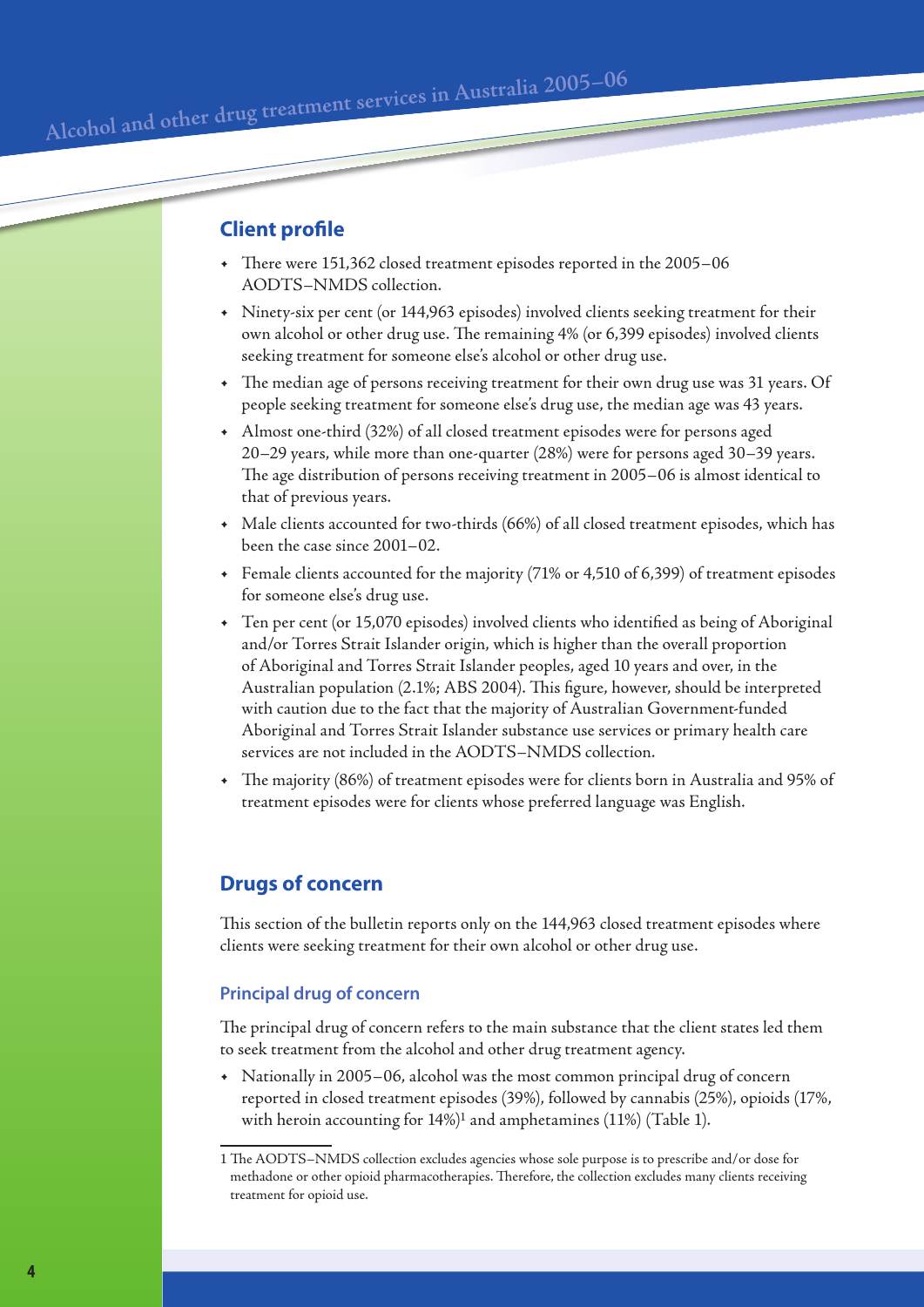- For clients aged 10–19 years, cannabis was the most common principal drug of concern (50% of episodes). The principal drugs of concern were more evenly distributed for clients aged 20–29 years, with cannabis being the most commonly nominated drug (30%), followed by alcohol (25%), heroin (19%) and amphetamines (15%). While for clients aged 30 years and over, alcohol was the most common principal drug of concern—highest for clients aged 60 years and over (81% of episodes).
- Indigenous clients were most likely to report the same four principal drugs of concern as the population overall—alcohol (45% of episodes), cannabis (25%), opioids (13%, with heroin accounting for 10%) and amphetamines (10%).
	- Alcohol was more likely to be nominated by Indigenous clients (45% of episodes compared with 38% for other Australians), and opioids less so (13% compared with 18%).

| <b>Principal drug of concern</b> | $2001 - 02^{(b)}$ | $2002 - 03$ | $2003 - 04$ | $2004 - 05$ | $2005 - 06$ |
|----------------------------------|-------------------|-------------|-------------|-------------|-------------|
| Alcohol                          | 37.0              | 38.0        | 37.5        | 37.2        | 38.7        |
| Amphetamines                     | 10.8              | 10.7        | 11.0        | 10.9        | 11.0        |
| Benzodiazepines                  | 2.4               | 2.1         | 2.1         | 1.9         | 1.8         |
| Cannabis                         | 21.0              | 22.0        | 22.0        | 23.0        | 24.6        |
| Cocaine                          | 0.7               | 0.3         | 0.2         | 0.3         | 0.3         |
| Ecstasy                          | 0.2               | 0.3         | 0.4         | 0.4         | 0.6         |
| <b>Heroin</b>                    | 17.7              | 18.4        | 18.0        | 17.2        | 13.6        |
| Methadone                        | 2.3               | 1.8         | 1.9         | 1.8         | 1.7         |
| Other opioids                    | 2.0               | 1.8         | 1.9         | 2.0         | 2.0         |
| All other drugs $(c)$            | 5.2               | 3.9         | 4.6         | 5.3         | 5.7         |
| Not stated                       | 0.7               | 0.5         | 0.5         |             |             |
| <b>Total (per cent)</b>          | 100.0             | 100.0       | 100.0       | 100.0       | 100.0       |
| <b>Total (number)</b>            | 113,231           | 123,032     | 129,331     | 135,202     | 144,963     |

#### **Table 1: Closed treatment episodes by principal drug of concern, Australia, 2001–02 to 2005–06(a) (per cent)**

(a) Excludes treatment episodes for clients seeking treatment for the drug use of others.

(b) Queensland supplied data for police diversion clients only and South Australia supplied client registration data rather than treatment episode data. (c) Includes balance of principal drugs of concern coded according to Australian Standard Classification of Drugs of Concern.

*Source:* AIHW2007,Table A3.6.

### **All drugs of concern**

All drugs of concern refers to all drugs reported by clients, including the principal drugs of concern and all other drugs of concern (clients can report up to five other drugs of concern).

- Just over half (53%) of all closed treatment episodes involved at least one other drug of concern (in addition to the principal drug of concern).
- When all drugs of concern are considered, more than half (54%) of all episodes included alcohol as a drug of concern, while 46% of episodes included cannabis as a drug of concern (Figure 1).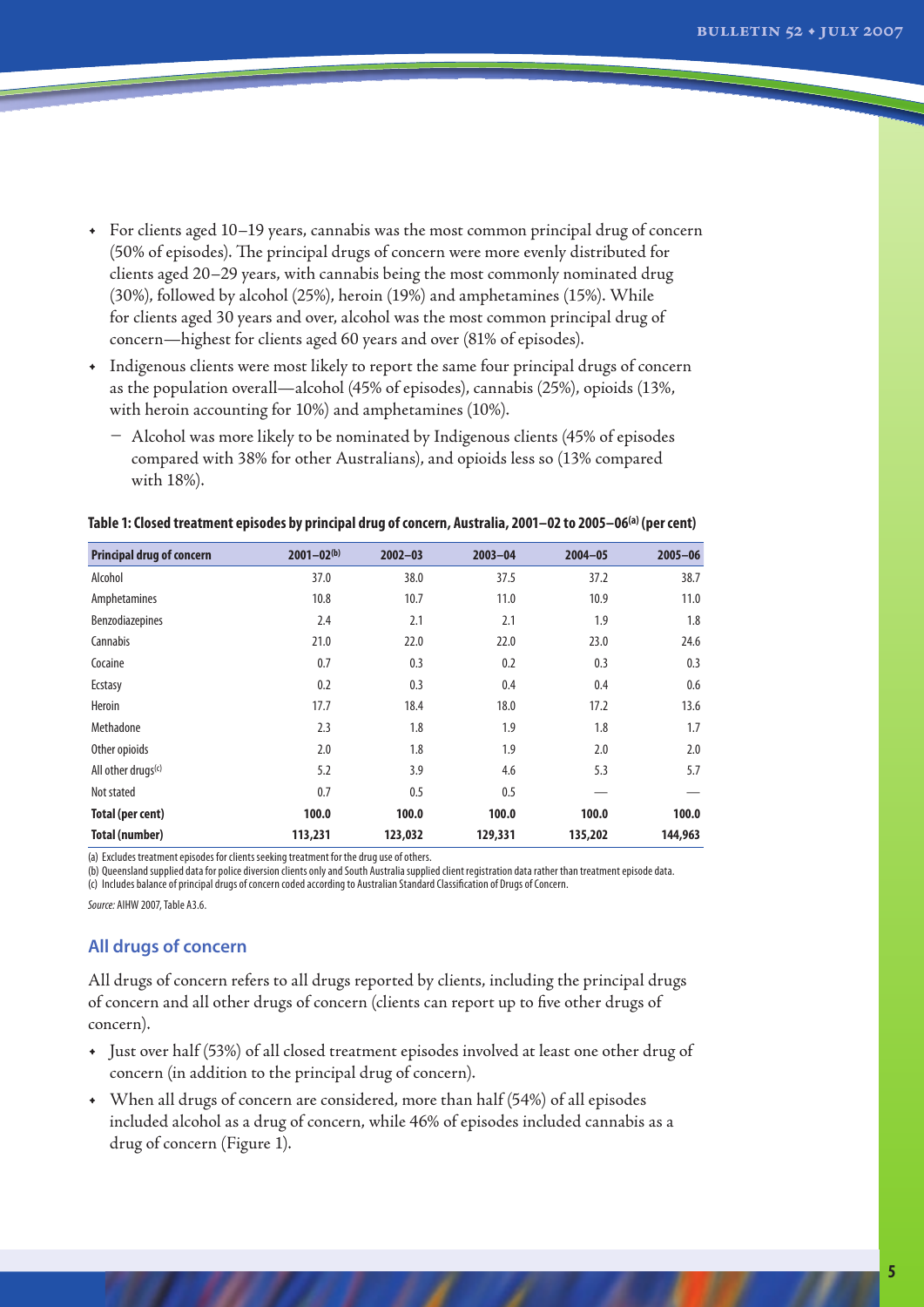

*Source: AIHW 2007, Figure 4.2.* 

#### **Figure 1: Closed treatment episodes by principal drug of concern and all drugs of concern, 2005–06**

#### **Alcohol**

- Alcohol was the most common principal drug of concern for which treatment was sought in 2005–06, accounting for 39% (or 56,076 of 144,963) of closed treatment episodes.
- When all drugs of concern are considered, 54% of episodes included alcohol.

In 2005–06, of the 56,076 closed treatment episodes where alcohol was nominated as the principal drug of concern:

- The majority (69%) of episodes were for male clients.
- The median age of persons receiving treatment was 36 years.
- 12% of episodes involved clients who identified as being of Aboriginal and/or Torres Strait Islander origin.
- 24,174 episodes (or 43%) included at least one other drug of concern. From these episodes, 35,939 other drugs of concern were recorded—38% were for cannabis, 26% nicotine, 14% amphetamines and 7% benzodiazepines.
- Counselling was the most common main treatment type received (42% of episodes), followed by withdrawal management (detoxification) (20%) and assessment only (18%).
- The median number of days for a treatment episode was 16.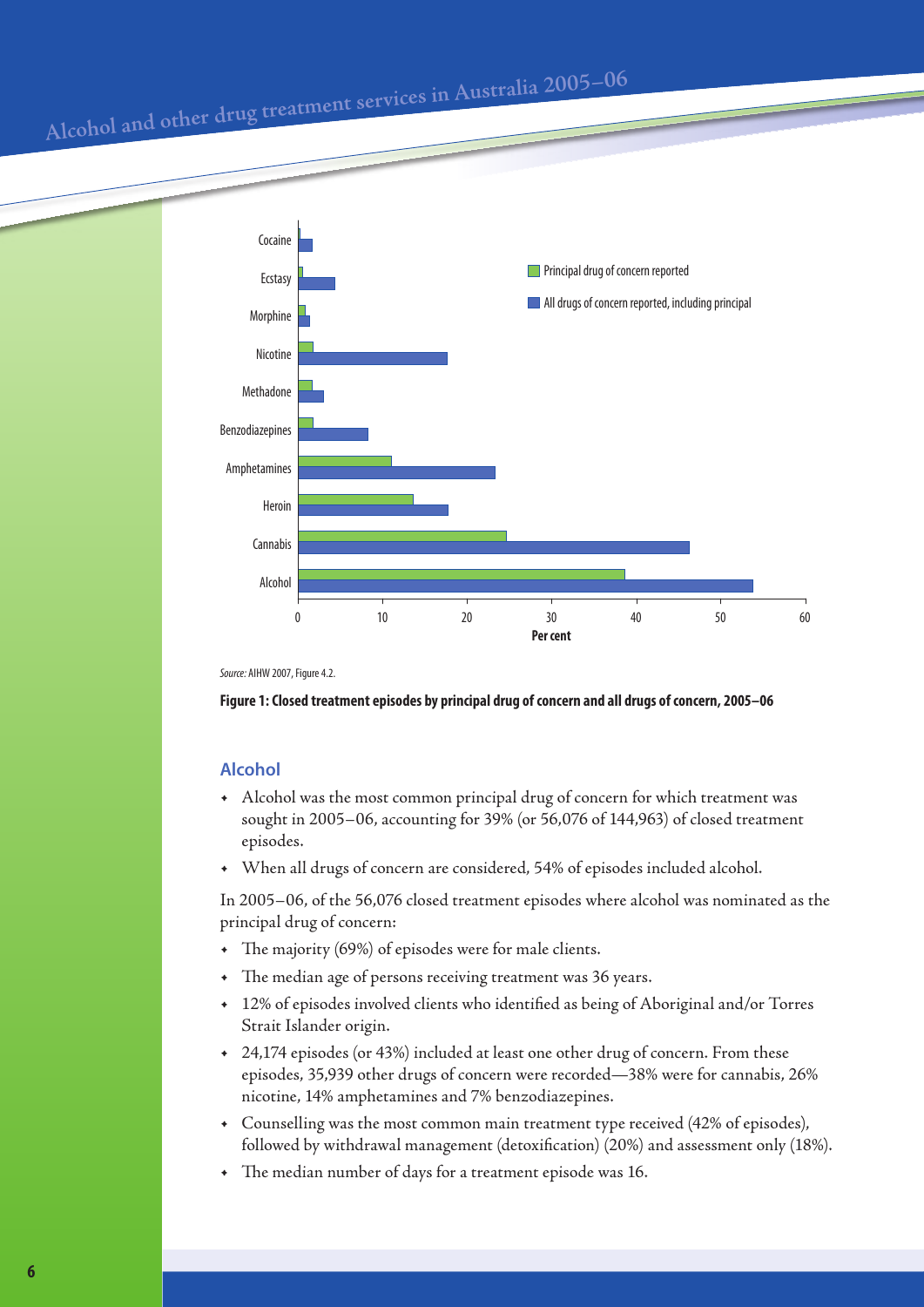#### **Cannabis**

- Cannabis was the second most common principal drug of concern for which treatment was sought in 2005–06, accounting for 25% (or 35,636 of 144,963) of closed treatment episodes.
- When all drugs of concern are considered, 46% of episodes included cannabis.

In 2005–06, of the 35,636 closed treatment episodes where cannabis was nominated as the principal drug of concern:

- The majority (70%) of episodes were for male clients.
- The median age of persons receiving treatment was 24 years.
- 10% of episodes involved clients who identified as being of Aboriginal and/or Torres Strait Islander origin.
- Smoking was the most common method of use (91% of episodes), followed by inhaling (5%).
- 20,186 episodes (or 57%) had at least one other drug of concern reported. From these episodes, 32,575 other drugs of concern were recorded—36% were for alcohol, 21% nicotine, 20% amphetamines and 7% ecstasy.
- Counselling was the most common main treatment type received (33% of episodes), followed by information and education only (24%) and withdrawal management (detoxification) (14%).
- The median number of days for a treatment episode was 11.

#### **Heroin**

- Heroin was the third most common principal drug of concern for which treatment was sought in 2005–06, accounting for 14% (or 19,776 of 144,963) of closed treatment episodes.
- When all drugs of concern are considered, 18% of episodes included heroin.

In 2005–06, of the 19,776 closed treatment episodes where heroin was nominated as the principal drug of concern:

- The majority (66%) of episodes were for male clients.
- The median age of persons receiving treatment was 29 years.
- 7% of episodes involved clients who identified as being of Aboriginal and/or Torres Strait Islander origin.
- Injecting was the most common usual method of use (91% of episodes), followed by smoking (6%).
- The majority (63%) of treatment episodes involved clients who reported being current injectors, while 28% involved clients who reported they had injected drugs in the past.
- 12,578 episodes (or 64%) included at least one other drug of concern. From these episodes, 24,018 other drugs of concern were recorded—28% were for cannabis, 18% amphetamines, 13% for both alcohol and nicotine and 12% benzodiazepines.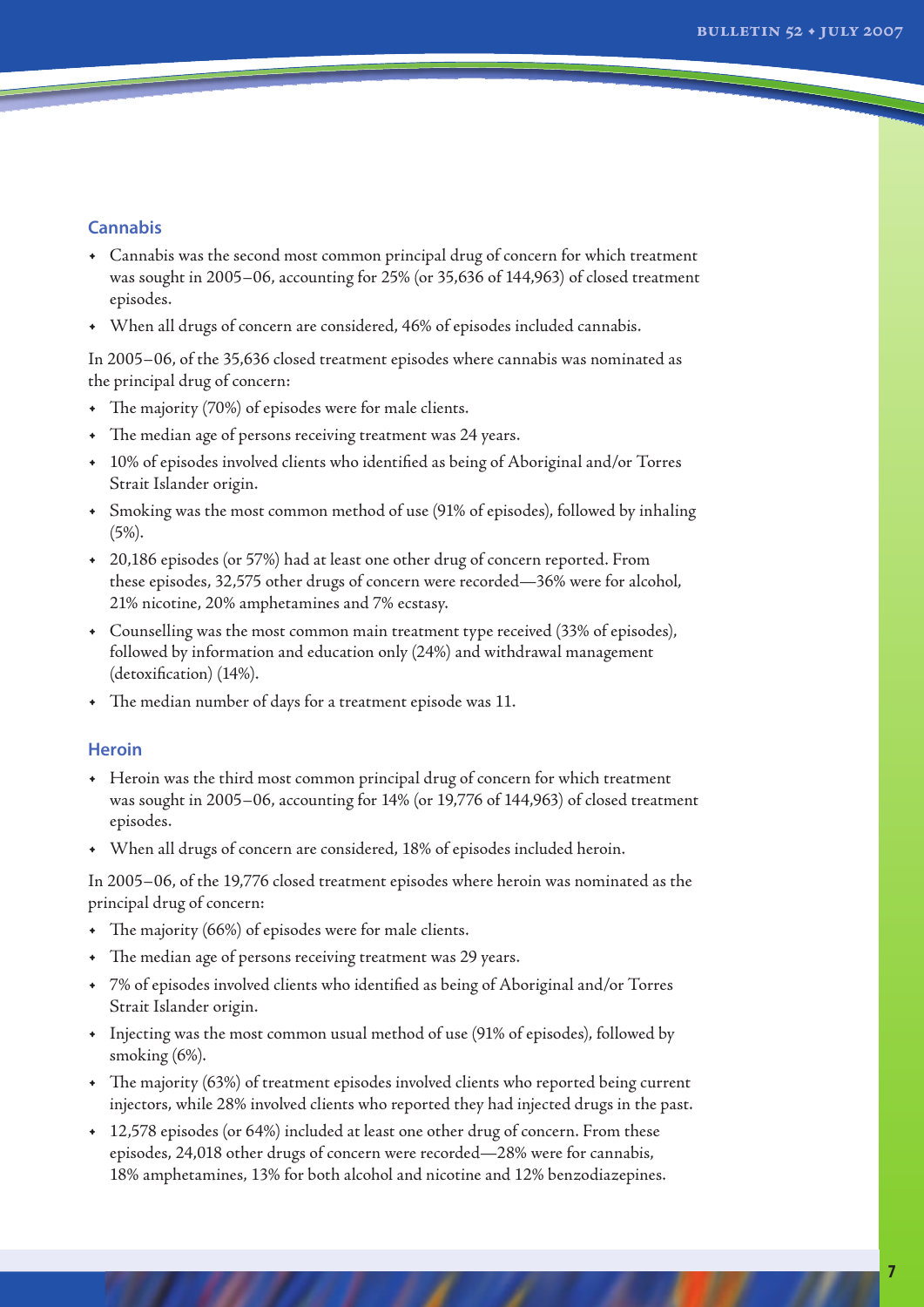Alcohol and other drug treatment services in Australia 2005-06

- Counselling was the most common main treatment type received (29% of episodes), followed by withdrawal management (detoxification) (20%) and assessment only (18%).
- The median number of days for a treatment episode was 27.

#### **Amphetamines**

- Amphetamines were the fourth most common principal drug of concern for which treatment was sought in 2005–06, accounting for 11% (or 15,935 of 144,963) of closed treatment episodes.
- When all drugs of concern are considered, 23% of episodes included amphetamines.

In 2005–06, of the 15,935 closed treatment episodes where amphetamines were nominated as the principal drug of concern:

- The majority (67%) of episodes were for male clients.
- The median age of persons receiving treatment was 28 years.
- 9% of episodes involved clients who identified as being of Aboriginal and/or Torres Strait Islander origin.
- Injecting was the most common method of use (73% of episodes), followed by ingestion (11%) and smoking (9%).
- The majority (60%) of episodes involved clients who reported being current injectors, while 21% involved clients who reported they had injected drugs in the past.
- 10,655 episodes (or 67%) included at least one other drug of concern. From these episodes, 19,514 other drugs of concern were reported— 36% were for cannabis, 21% alcohol, 10% nicotine and 8% for both heroin and ecstasy.
- Counselling was the most common main treatment type received (39% of episodes), followed by assessment only (18%), rehabilitation (14%) and withdrawal management (detoxification) (13%).
- The median number of days for a treatment episode was 16.

#### **Benzodiazepines**

- Benzodiazepines as a principal drug of concern accounted for 1.8% (or 2,583 of 144,963) of closed treatment episodes in 2005–06.
- When all drugs of concern are considered, 8% of episodes included benzodiazepines.

In 2005–06, of the 2,583 closed treatment episodes where benzodiazepines were nominated as the principal drug of concern:

- The majority (54%) of episodes were for female clients.
- The median age of persons receiving treatment was 34 years.
- 5% of episodes involved clients who identified as being of Aboriginal and/or Torres Strait Islander origin.
- Ingestion was the most common method of use (94% of episodes), followed by injecting (5%).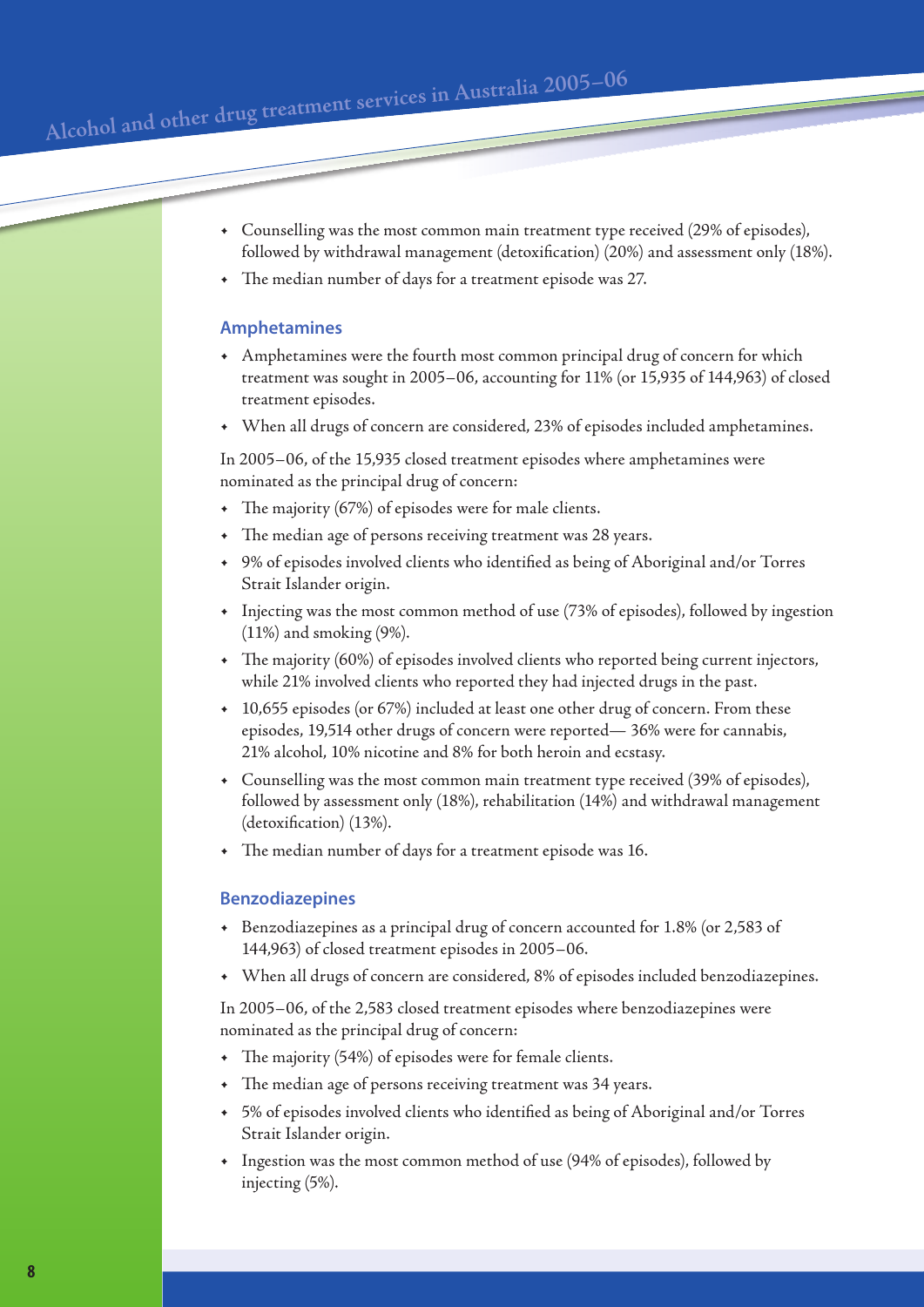- 1,611 episodes (or 62%) included at least one other drug of concern. From these episodes, 2,810 other drugs of concern were recorded—21% were for cannabis, 18% alcohol, 13% amphetamines and 11% for both nicotine and heroin.
- Withdrawal management (detoxification) was the most common main treatment type received (37% of episodes), followed by counselling (33%).
- The median number of days for a treatment episode was 17.

#### **Ecstasy**

- Ecstasy as a principal drug of concern accounted for 0.6% (or 897 of 144,963) of closed treatment episodes in 2005–06.
- When all drugs of concern are considered, 4% of episodes included ecstasy.

In 2005–06, of the 897 closed treatment episodes where ecstasy was nominated as the principal drug of concern:

- The majority (75%) of episodes were for male clients.
- The median age of persons receiving treatment was 21 years.
- 2% of episodes involved clients who identified as being of Aboriginal and/or Torres Strait Islander origin.
- Ingestion was the most common method of use (90% of episodes), followed by injecting (5%).
- 560 episodes (or 62%) included at least one other drug of concern. From these episodes, 1,061 other drugs of concern were recorded—25% were for both alcohol and cannabis, while 24% were for amphetamines.
- Counselling was the most common main treatment type received (45% of episodes), followed by information and education only (19%) and assessment only (16%).
- The median number of days for a treatment episode was 13.

#### **Cocaine**

- Cocaine as a principal drug of concern accounted for a very small proportion of closed treatment episodes in 2005–06 (0.3% or 434 of 144,963 episodes).
- When all drugs of concern are considered, 2% of episodes included cocaine.

In 2005–06, of the 434 closed treatment episodes where cocaine was nominated as the principal drug of concern:

- The majority (75%) of episodes were for male clients.
- The median age of persons receiving treatment was 30 years.
- 5% of episodes involved clients who identified as being of Aboriginal and/or Torres Strait Islander origin.
- Sniffing was the most common method of use (45% of episodes), followed by injecting (34%).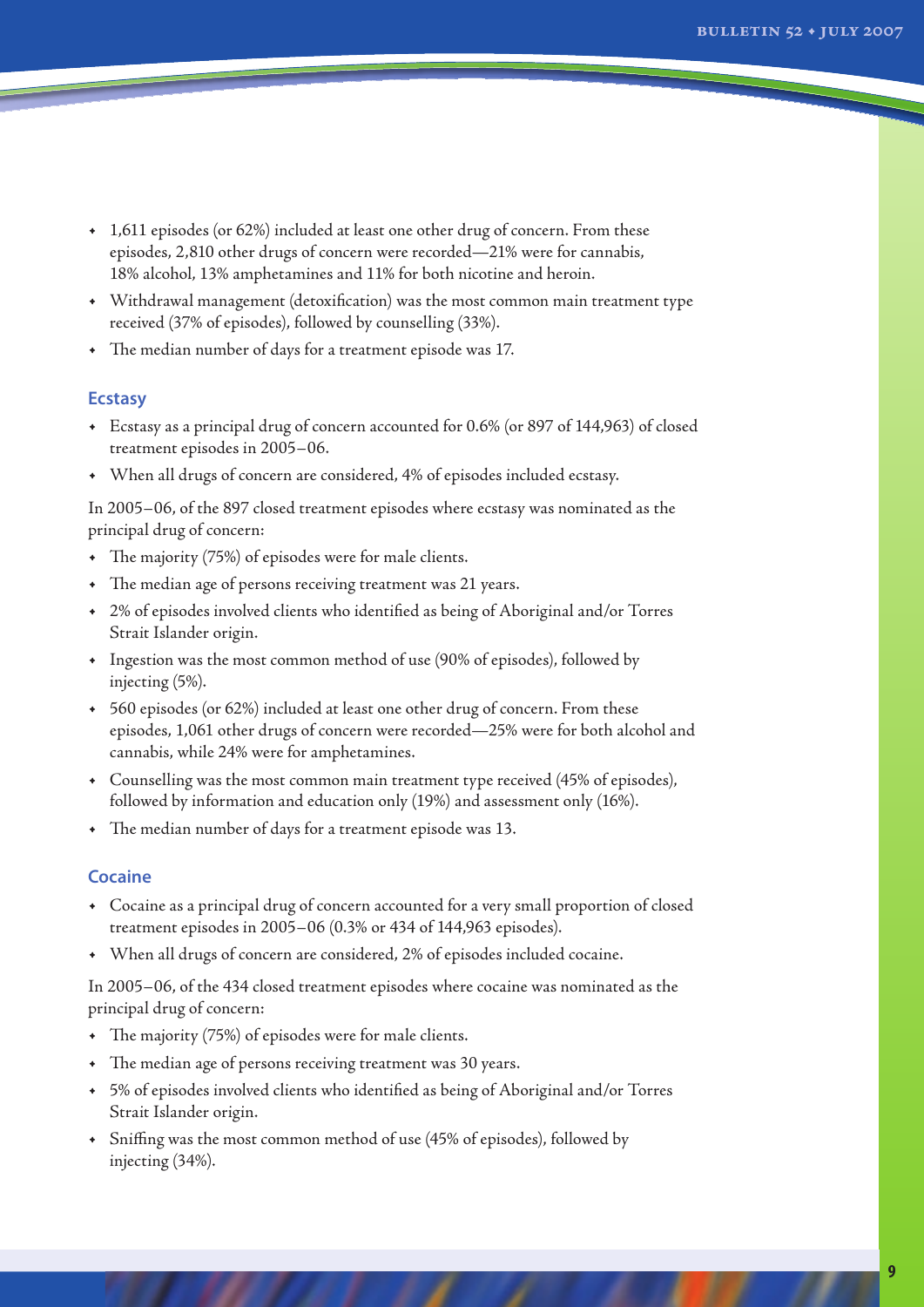Alcohol and other drug treatment services in Australia 2005-06

- 313 episodes (or 72%) included at least one other drug of concern. From these episodes, 592 other drugs of concern were recorded—22% were for amphetamines, 18% cannabis, 17% alcohol, and 13% for both ecstasy and heroin.
- Counselling was the most common main treatment type received (33% of episodes), followed by assessment only (22%) and withdrawal management (detoxification) and rehabilitation (both 15%).
- The median number of days for a treatment episode was 15.

# **Treatment programs**

'Main treatment type' is the principal activity, as judged by the treatment provider, that is necessary for the completion of the treatment plan for the principal drug of concern. Data presented in this section relate to clients seeking treatment for their own or someone else's alcohol or other drug use, except for the sub-sections relating to principal drug of concern and treatment programs, which relate only to episodes for clients seeking treatment for their own alcohol or other drug use.

- Nationally in 2005–06, counselling was the most common main treatment provided (38% of episodes), followed by withdrawal management (detoxification) (17%), assessment only (15%) and information and education only (10%) (Table 2).
- Closed treatment episodes involving Indigenous clients were most likely to involve counselling (36%), followed by assessment only (18%), withdrawal management (detoxification) and information and education only (12% each).
- Fifteen per cent of closed treatment episodes (excluding Victoria where this data item is not collected) involved at least one other treatment type in addition to the main treatment.

| <b>Main treatment type</b>             | $2001 - 02(a)$ | $2002 - 03$ | $2003 - 04$ | $2004 - 05$ | $2005 - 06$ |
|----------------------------------------|----------------|-------------|-------------|-------------|-------------|
| Withdrawal management (detoxification) | 19.1           | 18.9        | 18.4        | 17.9        | 17.1        |
| Counselling                            | 38.9           | 41.5        | 37.6        | 40.2        | 37.8        |
| Rehabilitation                         | 6.3            | 7.5         | 8.6         | 7.7         | 7.5         |
| Support and case management only       | 6.1            | 6.9         | 8.4         | 7.9         | 8.2         |
| Information and education only         | 9.8            | 8.0         | 7.6         | 8.9         | 9.7         |
| Assessment only                        | 14.6           | 12.7        | 14.9        | 12.4        | 15.3        |
| Other <sup>(b)</sup>                   | 5.1            | 4.4         | 4.5         | 5.0         | 4.4         |
| Total (per cent)                       | 100.0          | 100.0       | 100.0       | 100.0       | 100.0       |
| Total (number)                         | 113,705        | 130,930     | 136,869     | 142,144     | 151,362     |

#### **Table 2: Closed treatment episodes by main treatment type, Australia, 2001–02 to 2005–06 (per cent)**

(a) Excludes South Australia.

(b) 'Other' includes closed treatment episodes where the main treatment was reported as pharmacotherapy.

*Source:* AIHW2007,Table A3.16.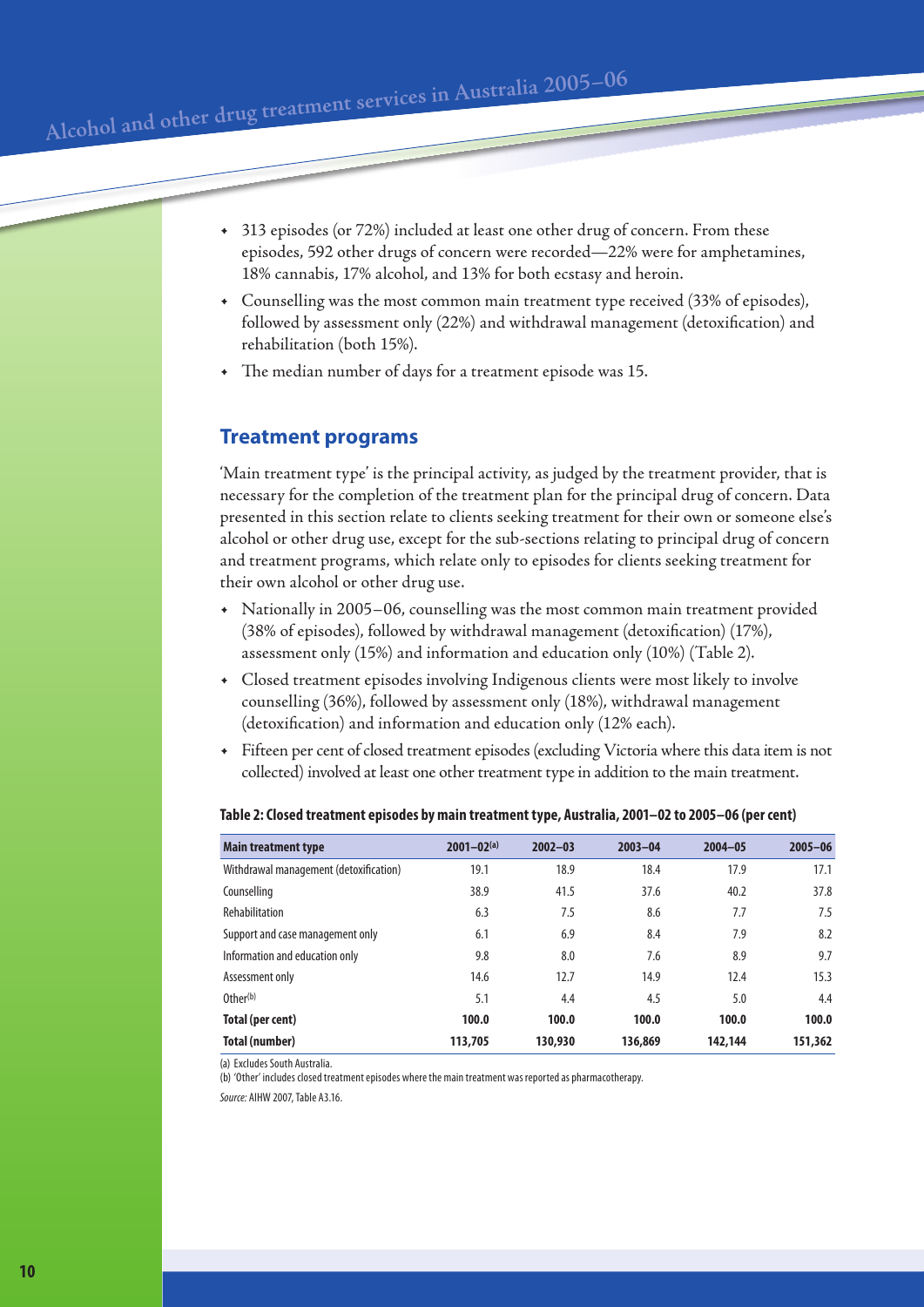#### **Counselling**

Counselling was the most common main treatment provided in 2005–06, accounting for 38% (or 57,277 of 151,362) of closed treatment episodes. Of the 57,277 episodes where counselling was nominated as the main treatment type received:

- 91% (or 52,042 episodes) were for clients seeking treatment for their own drug use.
- The majority (62%) of episodes were for male clients.
- The median age of persons receiving treatment was 33 years.
- 10% of episodes involved clients who identified as being of Aboriginal and/or Torres Strait Islander origin.
- Treatment was most likely to occur in a non-residential treatment facility (94% of episodes).
- The median number of days for a treatment episode was 43.

Of the 52,042 closed treatment episodes where counselling was nominated as the main treatment type and the client was seeking treatment for their own drug use:

• Alcohol was the most common principal drug of concern reported (45% of episodes), followed by cannabis (22%), amphetamines (12%) and heroin (11%).

#### **Withdrawal management (detoxification)**

Withdrawal management (detoxification) was the second most common main treatment type provided in 2005–06, accounting for 17% (or 25,828 of 151,362) of closed treatment episodes. Of the 25,828 episodes where withdrawal management (detoxification) was nominated as the main treatment type received:

- All episodes were for clients seeking treatment for their own drug use.
- The majority (64%) of episodes were for male clients.
- The median age of persons receiving treatment was 34 years.
- 7% of episodes involved clients who identified as being of Aboriginal and/or Torres Strait Islander origin.
- The majority (55%) of episodes occurred in a residential treatment facility.
- The median number of days for a treatment episode was 8.
- Alcohol was the most common principal drug of concern reported (43% of episodes), followed by cannabis (19%) and heroin (15%).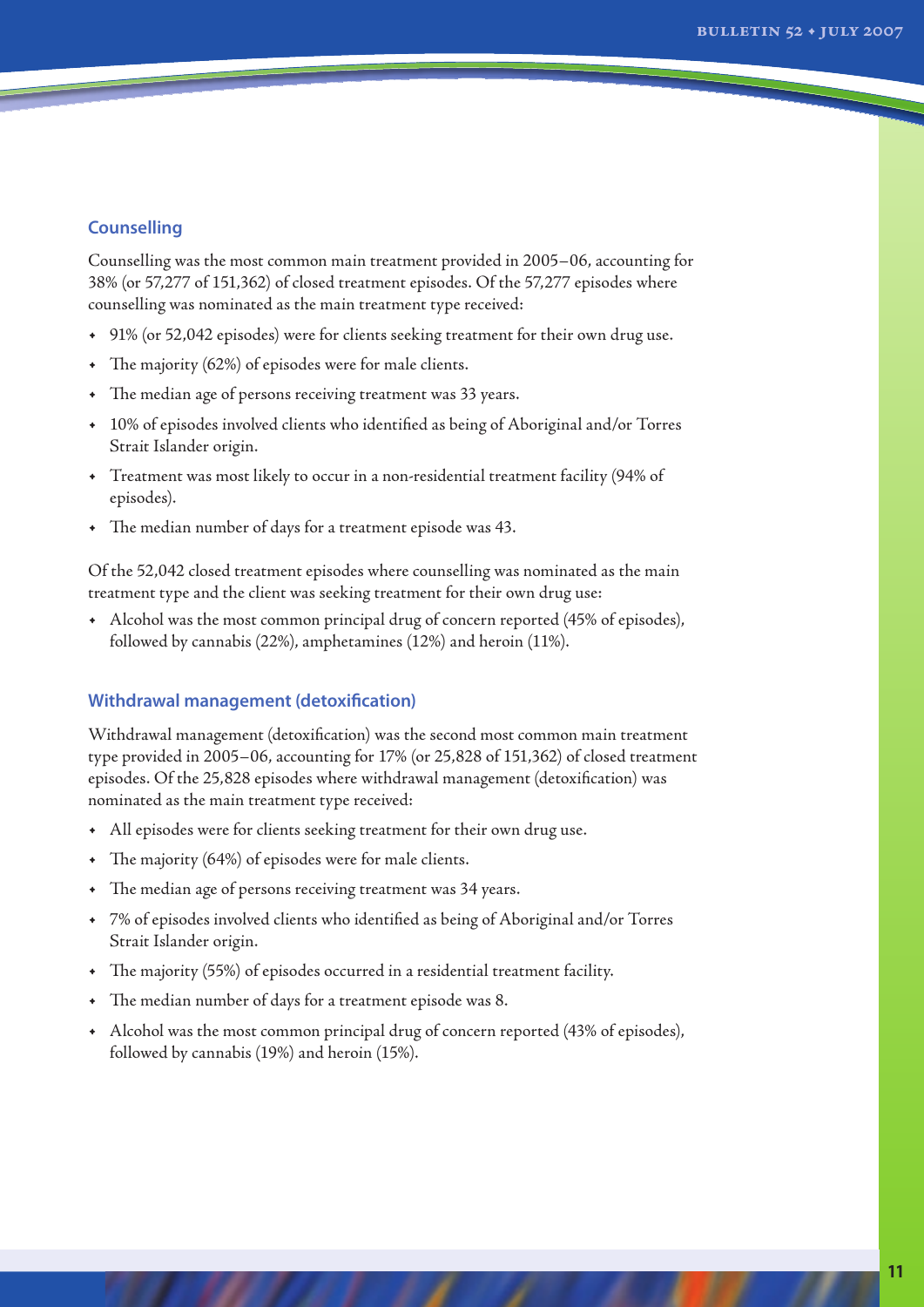#### **Assessment only**

Assessment only was the third most common main treatment type provided in 2005–06, accounting for 15% (or 23,125 of 151,362) of closed treatment episodes. Of the 23,125 episodes where assessment only was nominated as the main treatment type received:

- Almost all (99% or 22,989) episodes were for clients seeking treatment for their own drug use.
- The majority (75%) of episodes were for male clients.
- The median age of persons receiving treatment was 31 years.
- 12% of episodes involved clients who identified as being of Aboriginal and/or Torres Strait Islander origin.
- The majority (80%) of episodes occurred in a non-residential treatment facility.
- The median number of days for a treatment episode was 2.

Of the 22,989 closed treatment episodes where assessment only was nominated as the main treatment type and the client was seeking treatment for their own drug use:

• Alcohol was the most common principal drug of concern reported (45% of episodes), followed by cannabis (17%) and heroin (16%).

#### **Information and education only**

Information and education only was the fourth most common main treatment type provided in 2005–06, accounting for 10% (or 14,655 of 151,362) of closed treatment episodes. Of the 14,655 episodes where information and education only was nominated as the main treatment type received:

- 97% (or 14,246 episodes) were for clients seeking treatment for their own drug use.
- The majority (72%) of episodes were for male clients.
- The median age of persons receiving treatment was 24 years.
- 13% of episodes involved clients who identified as being of Aboriginal and/or Torres Strait Islander origin.
- The majority (74%) of episodes occurred in a non-residential treatment facility.
- The median number of days for a treatment episode was 1.

Of the 14,246 closed treatment episodes where information and education only was nominated as the main treatment type and the client was seeking treatment for their own drug use:

• Cannabis was the most common principal drug of concern reported (61% of episodes), followed by alcohol (17%).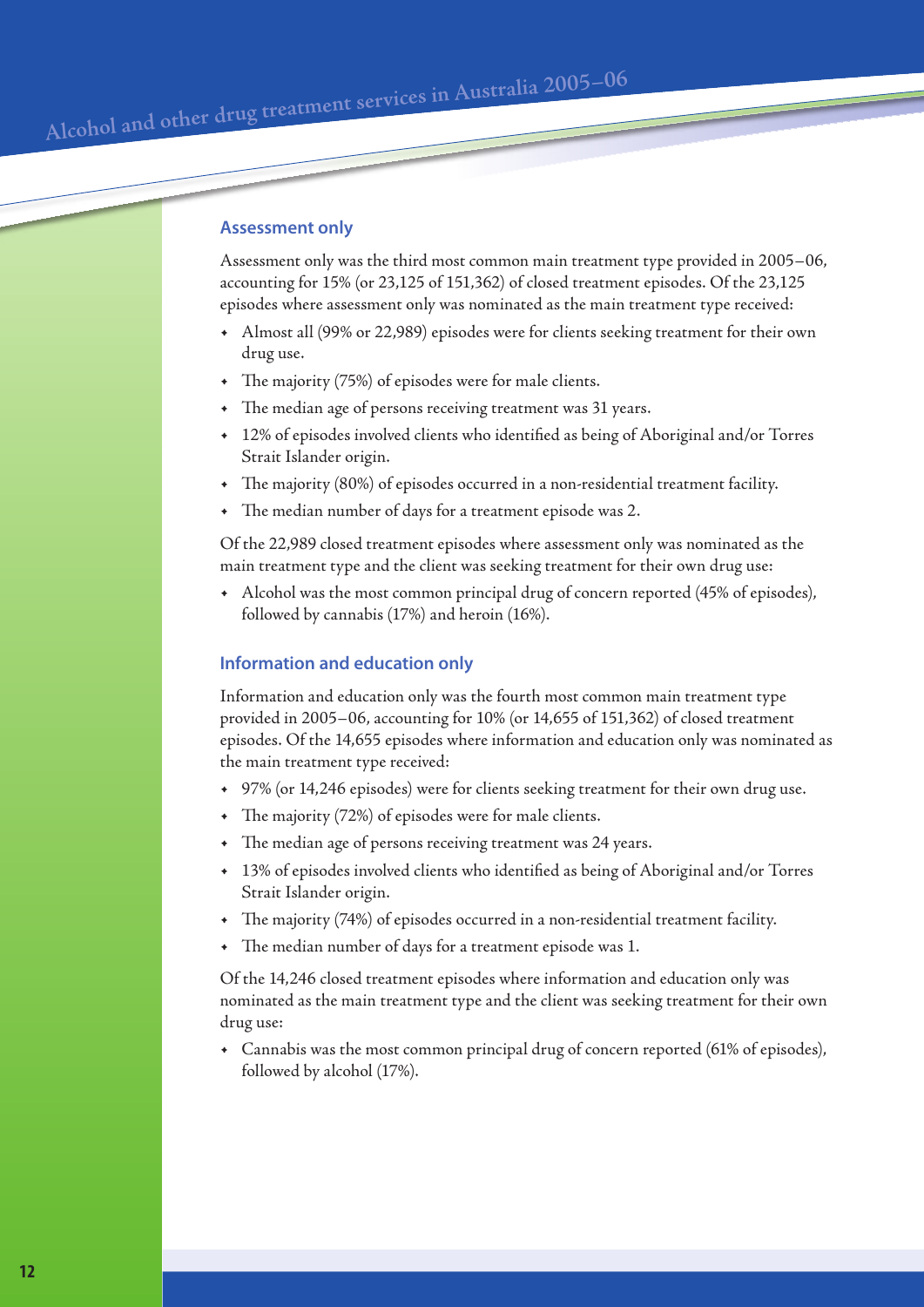#### **Support and case management only**

Support and case management only as a main treatment type accounted for 8% (or 12,417 of 151,362) of closed treatment episodes in 2005–06. Of the 12,417 episodes where support and case management only was nominated as the main treatment type received:

- 96% (or 11,859 episodes) were for clients seeking treatment for their own drug use.
- The majority (61%) of episodes were for male clients.
- The median age of persons receiving treatment was 23 years.
- 10% of episodes involved clients who identified as being of Aboriginal and/or Torres Strait Islander origin.
- Treatment was most likely to occur in either an outreach setting (48% of episodes) or a non-residential treatment facility (47%).
- The median number of days for a treatment episode was 45.

Of the 11,859 closed treatment episodes where support and case management only was nominated as the main treatment type and the client was seeking treatment for their own drug use:

• Cannabis was the most common principal drug of concern reported (32% of episodes), followed by alcohol (24%) and heroin (20%).

#### **Rehabilitation**

Rehabilitation as a main treatment type accounted for 8% (or 11,331 of 151,362) of closed treatment episodes in 2005–06. Of the 11,331 closed treatment episodes where rehabilitation was nominated as the main treatment type received:

- All episodes were for clients seeking treatment for their own drug use.
- The majority (69%) of episodes were for male clients.
- The median age of persons receiving treatment was 31 years.
- 12% of episodes involved clients who identified as being of Aboriginal and/or Torres Strait Islander origin.
- The majority (68%) of treatment episodes occurred in a residential treatment facility.
- The median number of days for a treatment episode was 33.
- Alcohol was the most common principal drug of concern reported (42% of episodes), followed by amphetamines (20%).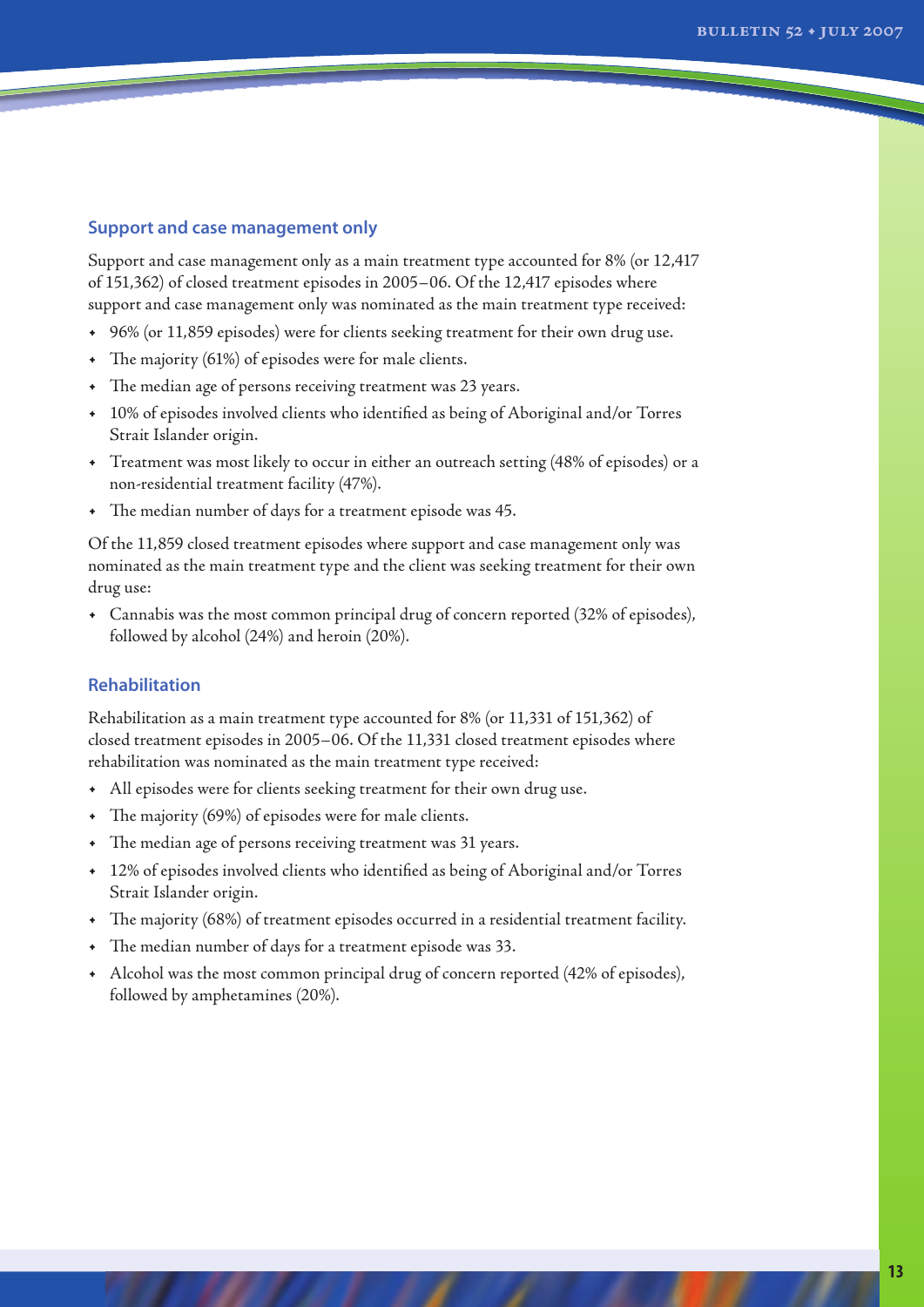Alcohol and other drug treatment services in Australia 2005-06

# **Accessing data from the AODTS–NMDS**

The AIHW has an interactive alcohol and other drug treatment data site containing subsets of national data on alcohol and other drug treatment services from the 2001–02 to 2005–06 collections. This site can be found at <www.aihw.gov.au/drugs/datacubes/ index.cfm>.

The document *Access to alcohol and other drug treatment services national minimum data set* outlines the process to be followed for unpublished data requests. This document is available from the AIHW web site at <www.aihw.gov.au/drugs/treatment/aodts\_access\_ sept05.doc>.

# **Acknowledgments**

The AIHW would like to acknowledge the input of data providers and the IGCD AODTS–NMDS Working Group, as well as funding provided by the Australian Government Department of Health and Ageing for this project.

## **References**

- ABS (Australian Bureau of Statistics) 2004. Experimental estimates and projections, Aboriginal and Torres Strait Islander population 30 June 2001 to 30 June 2009. ABS cat. no. 3238.0. Canberra: ABS.
- AIHW 2007. Alcohol and other drug treatment services in Australia 2005–06: report on the national minimum data set. Drug Treatment Series no. 7. Cat. no. HSE 53. Canberra: AIHW.